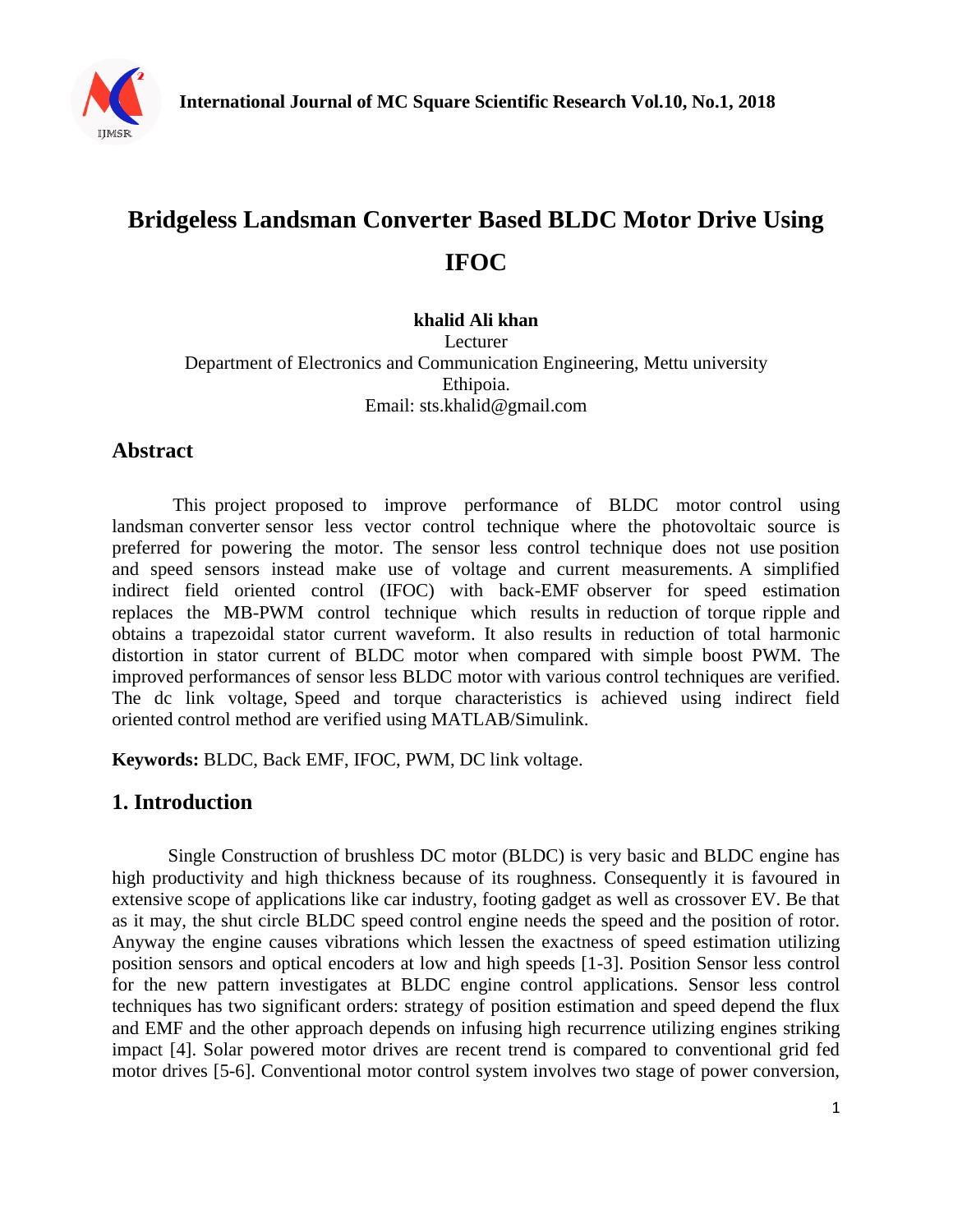

converting three phase ac supply from grid to DC and converting DC to AC using voltage source inverter. Landsman converter is another choice for controlling an unregulated info control supply, similar to an ease divider mole. The essential capacity of a DC–DC Landsman converter is to streamline the power yield of SPV cluster and it additionally gives the protected and delicate beginning of the BLDC engine with a suitable control. Among different DC–DC converters, Landsman converter meets the ideal execution [7-9].

The objective of this paper is to extract efficient PV power for sensor-less BLDC motor and to improve motor characteristic performance. The BLDC motor drive is powered from a low voltage photovoltaic source through a boost converter and voltage source inverter. In the proposed system a speed estimation technique is used without speed sensors. The motor performance is observed with different pulse width modulation (PWM) control techniques. For extracting efficient and high power from PV source, different MPPT techniques were applied. The indirect field oriented control method is improved using landsman converter for reducing the harmonics of stator current.

## **2. Proposed System**

The proposed block diagram shown in figure 1 consists of PV source, landsman converter, DC link capacitor, three phase inverter, BLDC motor, IFOC control with vector control for three phase inverter and PI controller is used for landsman converter to maintain DC link voltage.

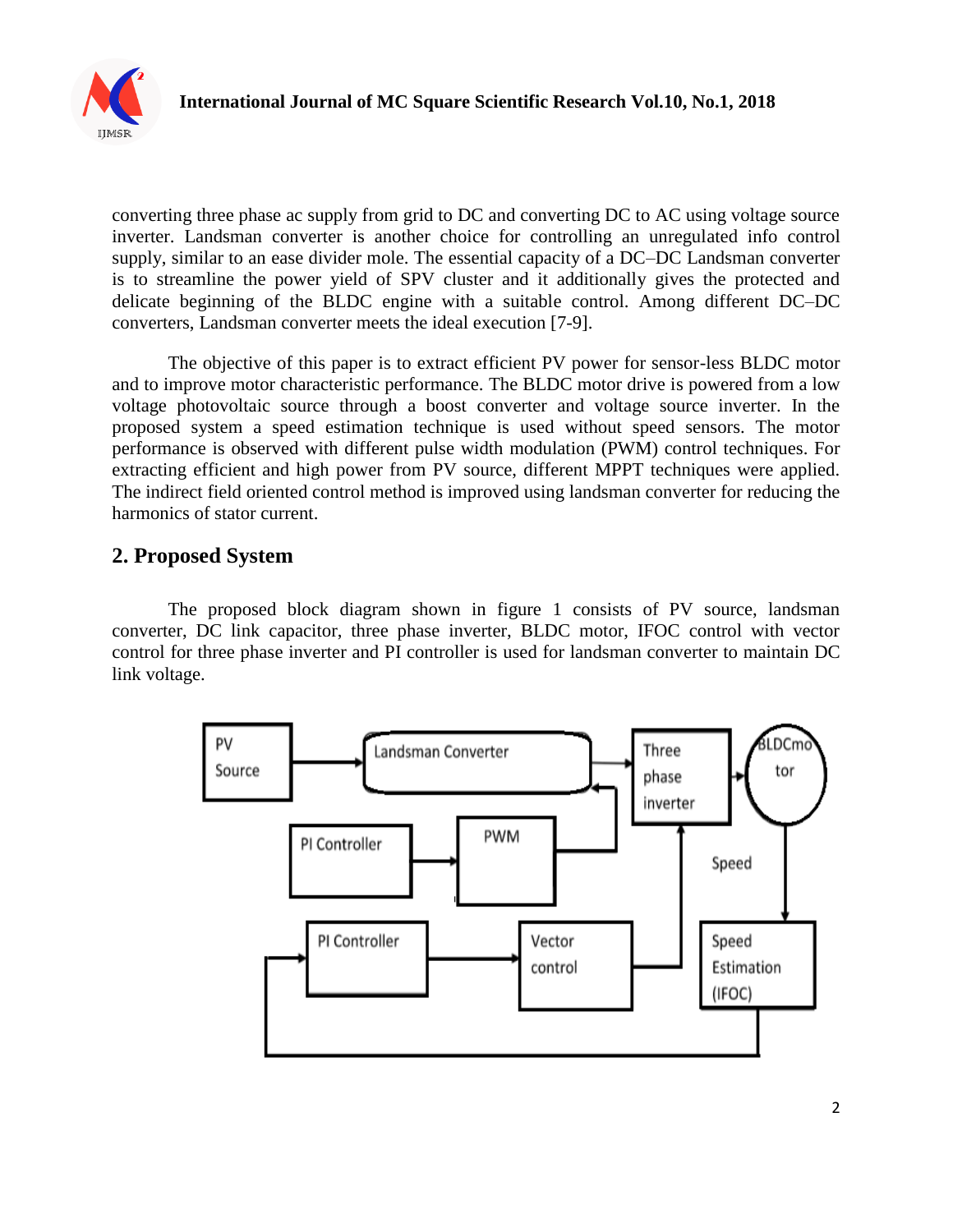

#### **Figure. 1 Block Diagram of the Proposed System**

#### **3. Landsman Converter**

This paper use the landsman converter topology is illustrated in figure 2. From an input voltage the LC supplies a positive output and the LC requires a series capacitor with two inductors. PFC bridgeless with LC with setup intended for functioning in DICM for integral PF improvement at alternating current supply.





#### **4. BLDC Motor**

Brushless DC motors belong to a typical class of electric motors which are not selfstarting, and commutation is governed electrically based on position sensors. A controller unit comprised of the micro controller or a digital signal processor is required to operate a BLDC motor in a safer zone during starting. BLDC motor is operated based on six step commutation sequence or 120o degree conduction mode to generate switching pulses for power switches in an inverter. In general driving circuit of a BLDC motor is three phase inverter as shown in the figure 3. From the table 1, one can observe that at any instant only two switches conduct and each switch conducts for an interval of 120o.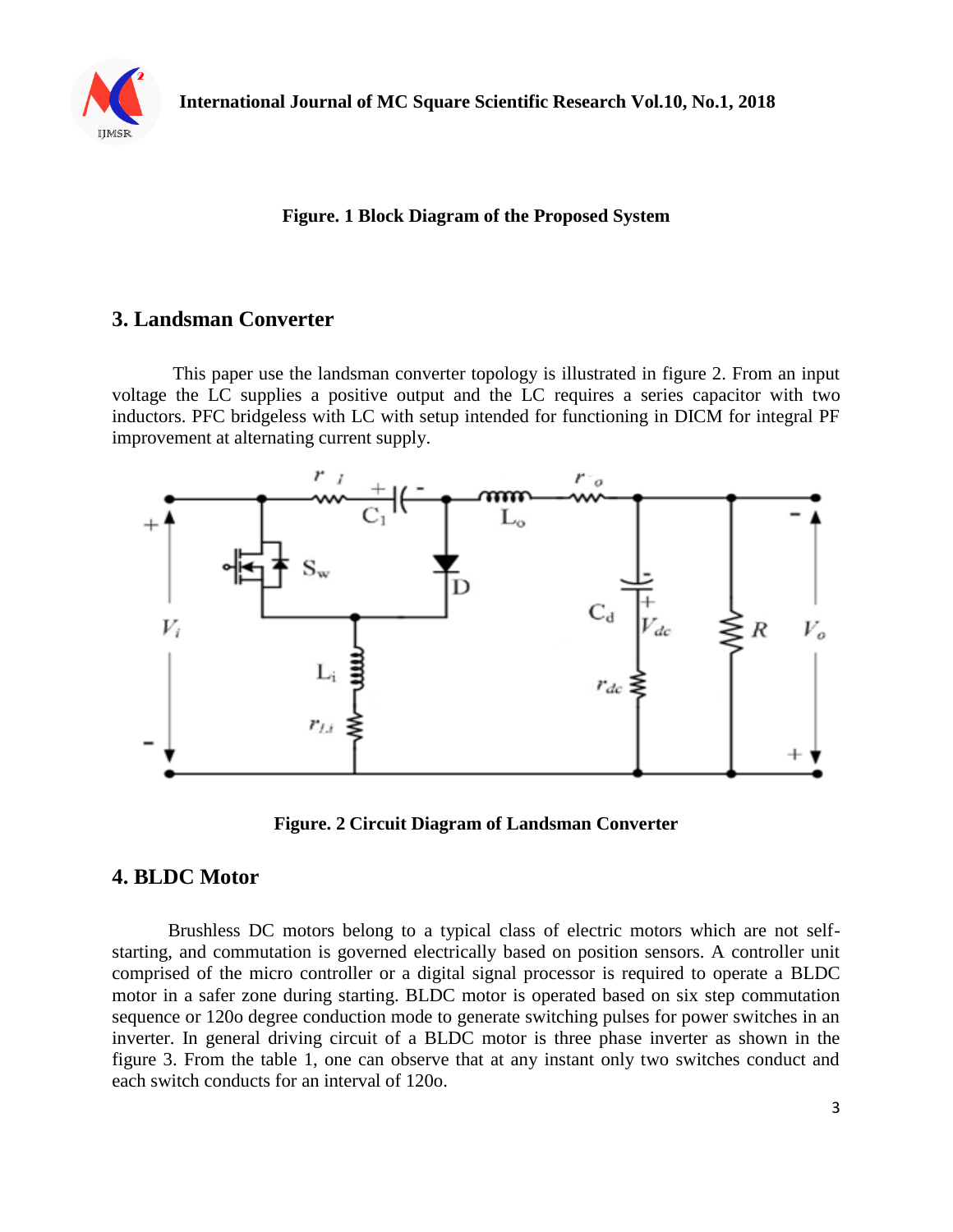



**Figure. 3 Circuit Diagram of Landsman Converter** 

| <b>Table 1. Switching Table of Inverter</b> |  |
|---------------------------------------------|--|
|                                             |  |

| Hall Signal |   | ON Switches |                | Line current Sign |         |         |         |
|-------------|---|-------------|----------------|-------------------|---------|---------|---------|
| Α           | В | C           |                |                   | Phase A | Phase B | Phase C |
| 0           | 0 |             | S1             | S6                | $\pm$   | Off     |         |
| 0           | 0 | 0           | S1             | S4                | $^{+}$  |         | Off     |
| 1           | 0 | 0           | S4             | S5                | Off     |         |         |
|             |   | 0           | S <sub>2</sub> | S5                |         | Off     |         |
|             |   |             | S3             | S <sub>2</sub>    |         | ┿       | Off     |
| 0           |   |             | S3             | S6                | Off     |         |         |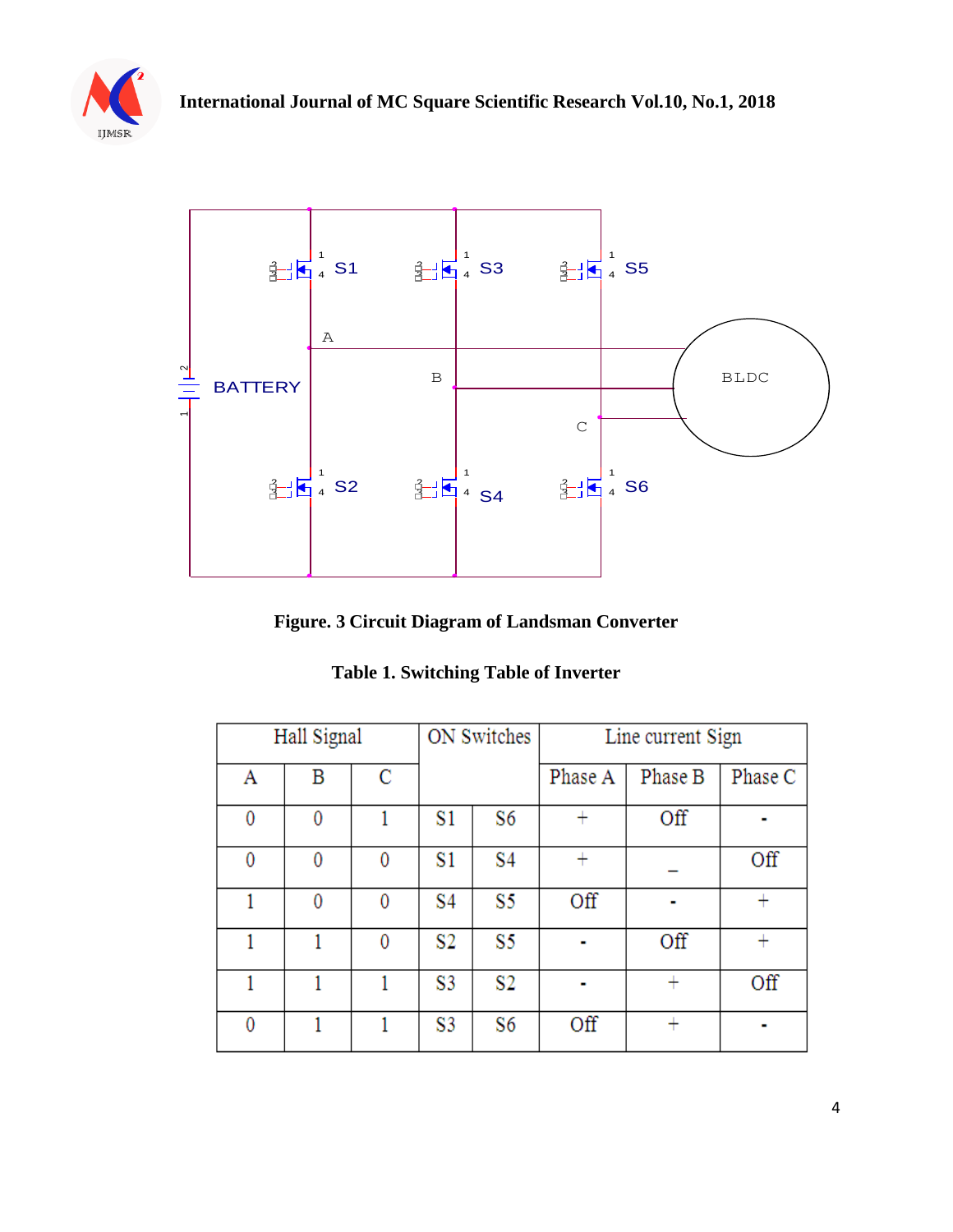

### **5. BLDC Motor**

The speed of the drive is evaluated from stator voltage reference and assessed basic current as proposed. This evaluated speed is utilized as speed input for speed controller. Sensor less drive does not use either position or speed sensors and involves only sensing voltage and current motors. Sensor less motor drive can estimate the rotor position by a simple back EMF and phase current sensing. Back EMF integration method uses the back EMF of an unexcited phase of BLDC motor at any instant of time. The advantage of this method is that the area of integration of back EMF is similar to all speeds of the motor from low to high. When the unexcited back EMF's crosses zero integration is performed, and a threshold value is set for finding the commutation point using back EMF integrated value. Bloc diagram of back EMF method is shown in figure 4. Aberrant vector control of the rotor flows can be actualized utilizing the accompanying information: Instantaneous stator stage flows, ia, ib, and ic, Rotor mechanical position, Rotor electrical time consistent. The engine must be furnished with sensors to screen the three-stage stator flows and a rotor position criticism gadget. An encoder is typically mounted on the pole rotor for this reason however so as to have a less expensive arrangement is conceivable to utilize a speed input gadget, for example, a tachometer.



**Figure. 5 Block Diagram of Back EMF**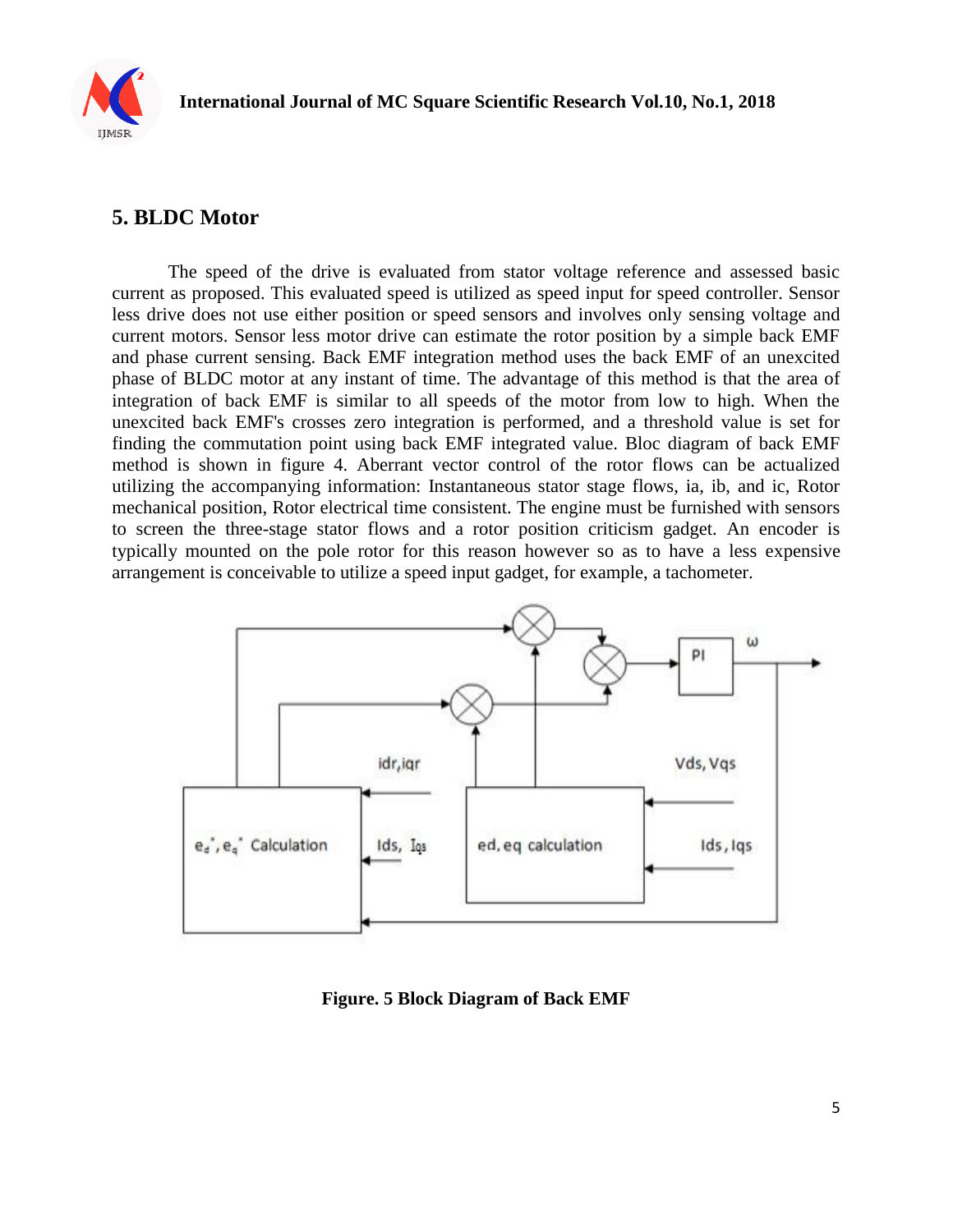

### **6. Simulation Results and Discussion**

The Simulink model of proposed system is represented in figure 5 the PV source is connected with landsman converter which improves the source voltage and the supply to maintain dc link voltage in capacitor. Then three phase inverter is inverting dc link capacitor voltage. Finally three phase filter is reducing the ripples and transfers to BLDC motor. PV system is producing DC voltage which is 110v and it shows in figure 6. Figure 7 shows the DC link voltage of the proposed system is 120V. The output speed of BLDC proposed system is 600rpm as shown in figure 8. The output BLDC torque is shown in figure 9.



**Figure. 5 Simulink Model of the BLDC Motor Drive**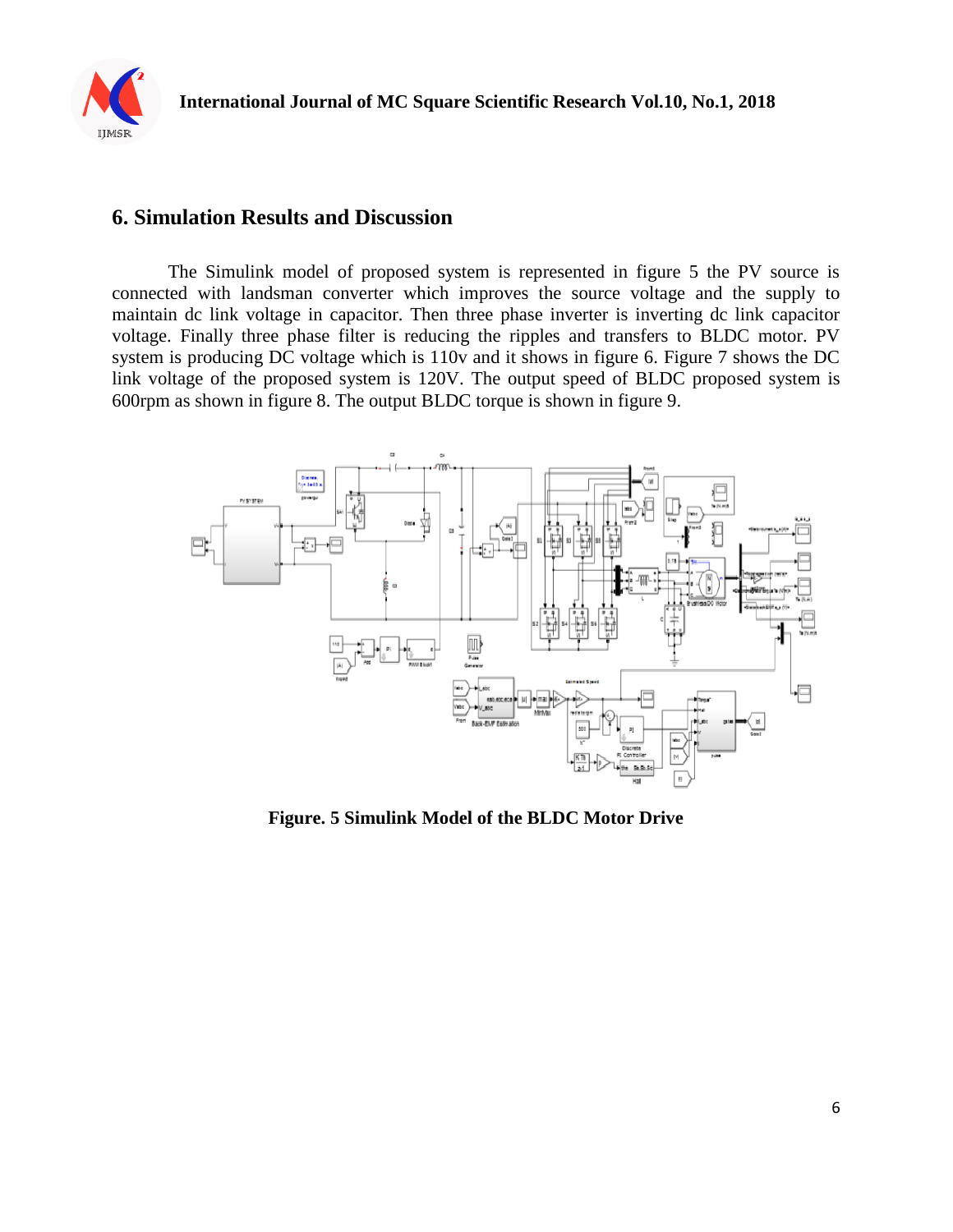



**Figure. 6 Input Voltages from PV**



**Figure. 7 DC Link Voltage**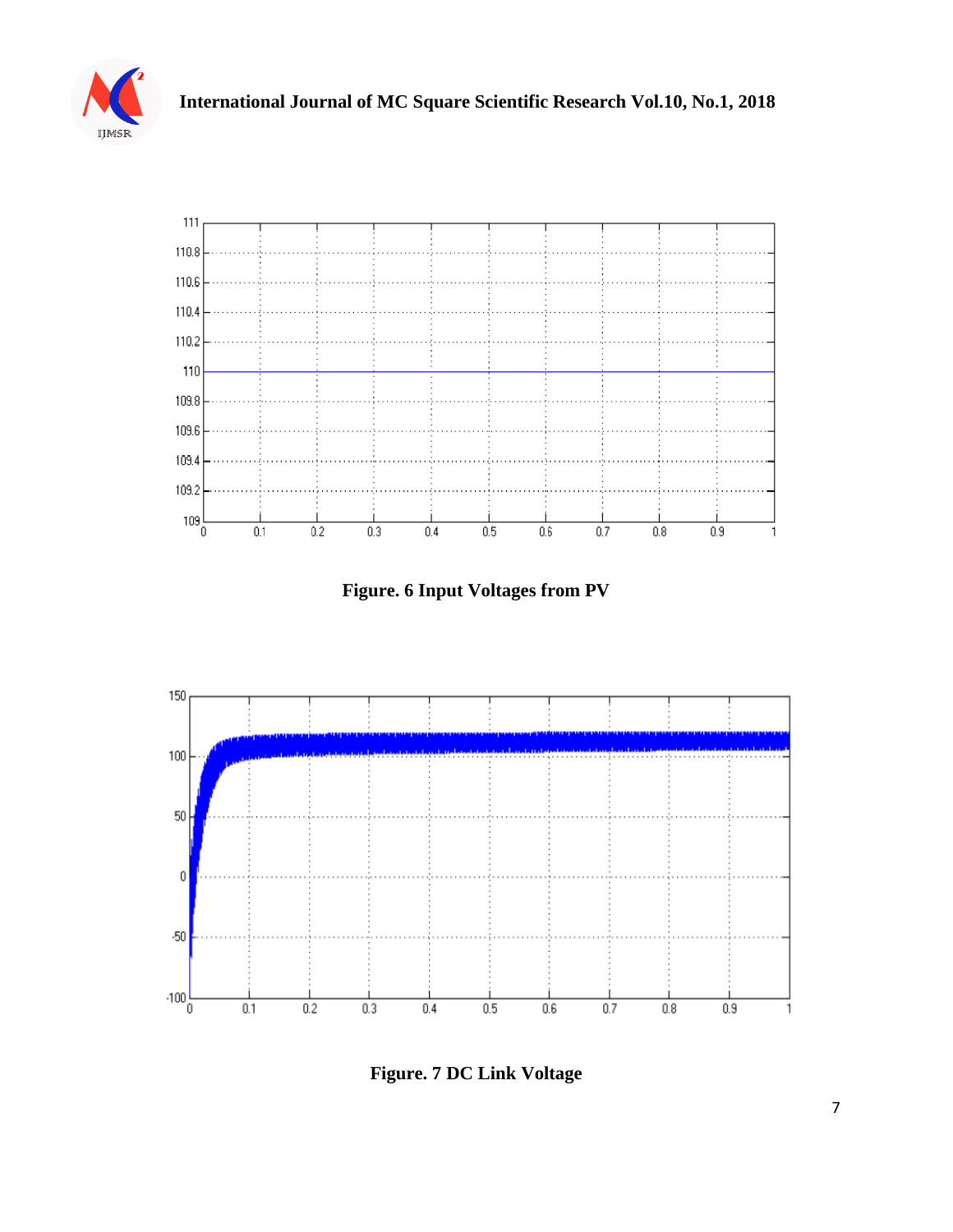



**Figure. 8 Speed Waveform of the BLDC Using IFOC** 



**Figure. 9 Electromagnetic Torque Waveform of the BLDC Using IFOC**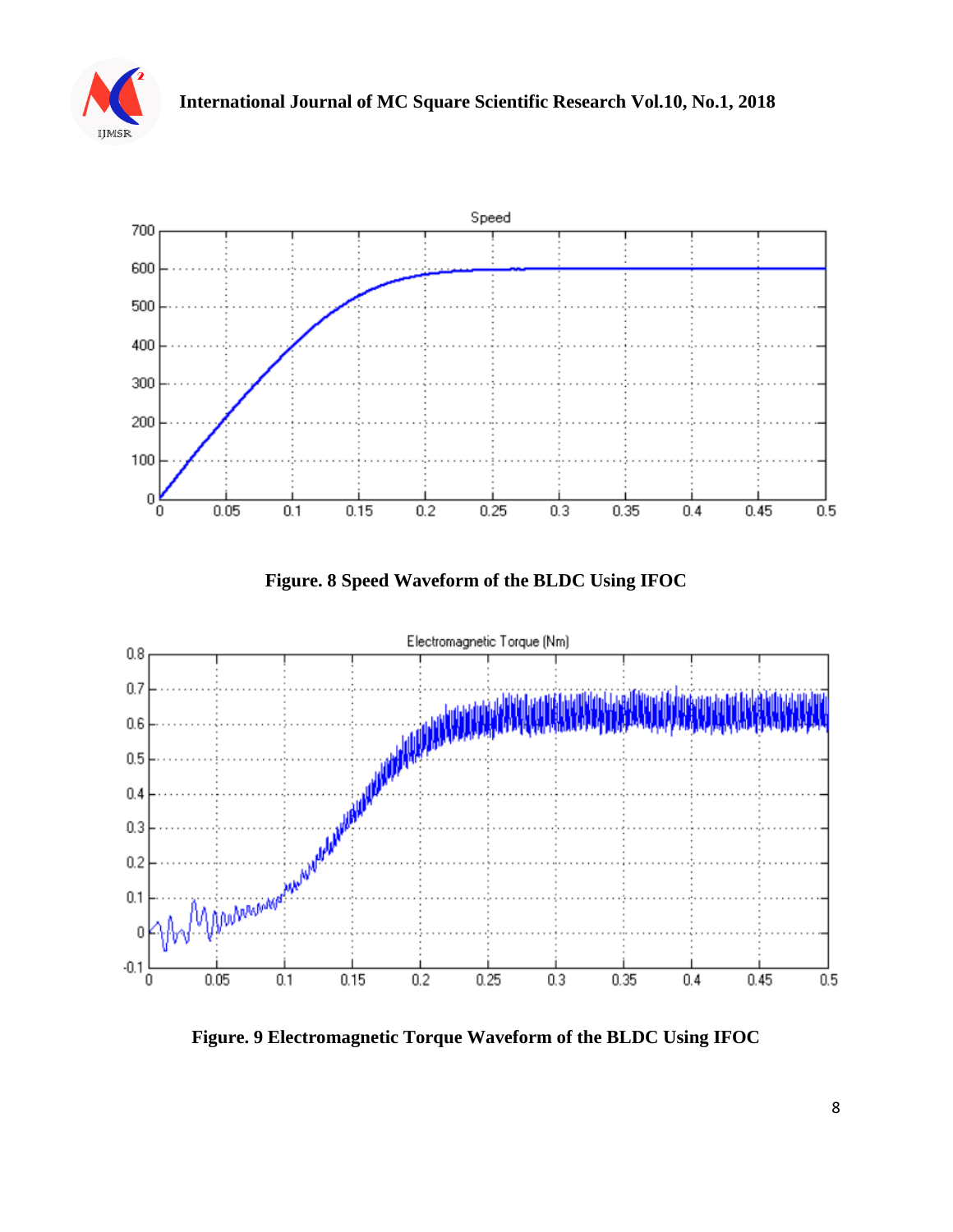

# **7. Conclusion**

This paper presented a speed controller using a PI controller for indirect field oriented control (IFOC) of BLDC drives fed by a landsman converter from DC supply. The project describes the landsman converter supplied IM drive. To control the speed of the BLDC motor Voltage Source Inverter (VSI) and Current Source Inverter (CSI) are used due to this, it can diminish the capacitor voltage stress of quasi Z-source network and thus capacitors in lowvoltage are elected to reduce the volume and inverter cost and increasing speed response of sensor-less BLDC.

# **References**

1. Kumar, R., & Singh, B. (2014, December). Buck-boost converter fed BLDC motor drive for solar PV array based water pumping. In 2014 IEEE International Conference on Power Electronics, Drives and Energy Systems (PEDES) (pp. 1-6). IEEE.

2.Morey M, Virulkar V. Rotor Flux Observer for Speed Sensorless IFOC Induction Motor at Low Speeds. In2018 IEEE International Conference on Power Electronics, Drives and Energy Systems (PEDES) 2018 Dec 18 (pp. 1-6). IEEE.

3.Mishra S, Sinha SK, Pandey AS. Desight and Analysis of SPV array fed Water Pumping System using BLDC motor with different Converter Topologies. In2018 5th IEEE Uttar Pradesh Section International Conference on Electrical, Electronics and Computer Engineering (UPCON) 2018 Nov 2 (pp. 1-7). IEEE.

4 El-Samahy, Adel A., and Mohamed A. Shamseldin. "Brushless DC motor tracking control using self-tuning fuzzy PID control and model reference adaptive control." Ain Shams Engineering Journal 9, no. 3 (2018): 341-352..

5. Varshney, Akash, Deeksha Gupta, and Bharti Dwivedi. "Speed response of brushless DC motor using fuzzy PID controller under varying load condition." Journal of Electrical Systems and Information Technology 4, no. 2 (2017): 310-321.

6.Puviarasan D, Venkatesh C. One stage solar photovoltaic fed brushless DC motor operated water pump

7. Jaya, A., Purwanto, E., Fauziah, M.B., Murdianto, F.D., Prabowo, G. and Rusli, M.R., 2017, September. Design of PID-fuzzy for speed control of brushless DC motor in dynamic electric vehicle to improve steady-state performance. In 2017 International Electronics Symposium on Engineering Technology and Applications (IES-ETA) (pp. 179-184). IEEE.